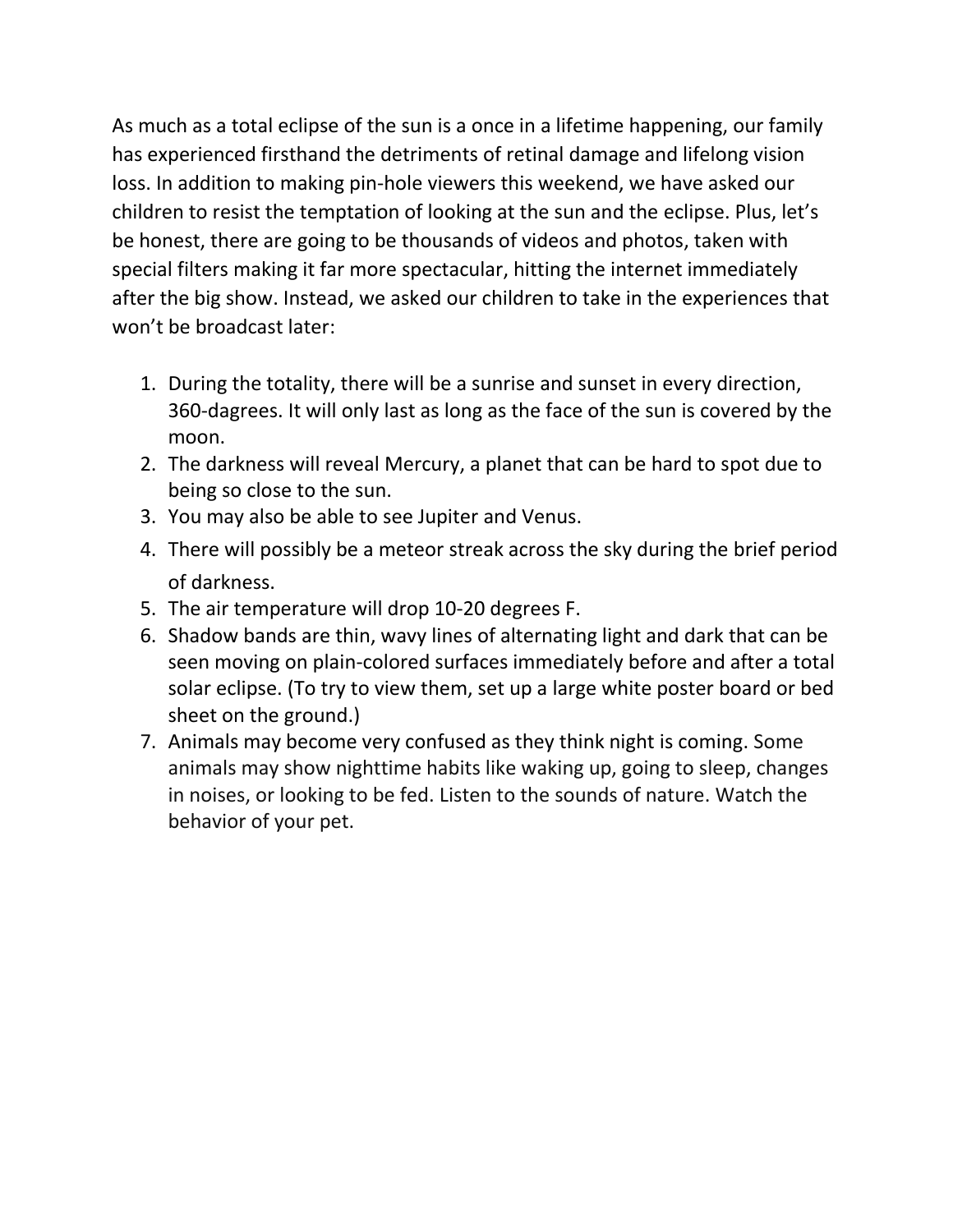Check out these links to viewing alternatives and enjoy the memories that the day brings!

### **Live Stream:**

Live Stream from NASA <https://eclipse2017.nasa.gov/eclipse-live-stream>

Audio Description of the Eclipse over Tennessee [http://www.pathstoliteracy.org/news/audio-description-allow-blind-see](http://www.pathstoliteracy.org/news/audio-description-allow-blind-see-total-eclipse)[total-eclipse](http://www.pathstoliteracy.org/news/audio-description-allow-blind-see-total-eclipse)

### **Safe Viewing:**

How to make a pinhole viewer [https://eclipse2017.nasa.gov/how-make-pinhole-projector-view-solar](https://eclipse2017.nasa.gov/how-make-pinhole-projector-view-solar-eclipse)[eclipse](https://eclipse2017.nasa.gov/how-make-pinhole-projector-view-solar-eclipse)

Safely Watch the Eclipse with a Pizza Box Projector [https://www.today.com/food/safely-watch-eclipse-pizza-box-projector](https://www.today.com/food/safely-watch-eclipse-pizza-box-projector-t115186)[t115186](https://www.today.com/food/safely-watch-eclipse-pizza-box-projector-t115186)

Added Safety to Solar Eclipse Glasses for Kids [http://www.classicalhomemaking.com/2017/08/worry-less-eclipse-glasses](http://www.classicalhomemaking.com/2017/08/worry-less-eclipse-glasses-for-kids.html)[for-kids.html](http://www.classicalhomemaking.com/2017/08/worry-less-eclipse-glasses-for-kids.html)

Exploring Shadow Bands (take a white sheet outside with you!) <https://eclipse2017.nasa.gov/exploring-shadow-bands>

## **Audio Descriptions for the Blind:**

Eclipse Soundscapes: <http://eclipsesoundscapes.org/>

Download the Eclipse Soundscapes App: (iOS) <https://appsto.re/us/F0Uolb.i>

Audio Description of the Eclipse over Tennessee [http://www.pathstoliteracy.org/news/audio-description-allow-blind-see](http://www.pathstoliteracy.org/news/audio-description-allow-blind-see-total-eclipse)[total-eclipse](http://www.pathstoliteracy.org/news/audio-description-allow-blind-see-total-eclipse)